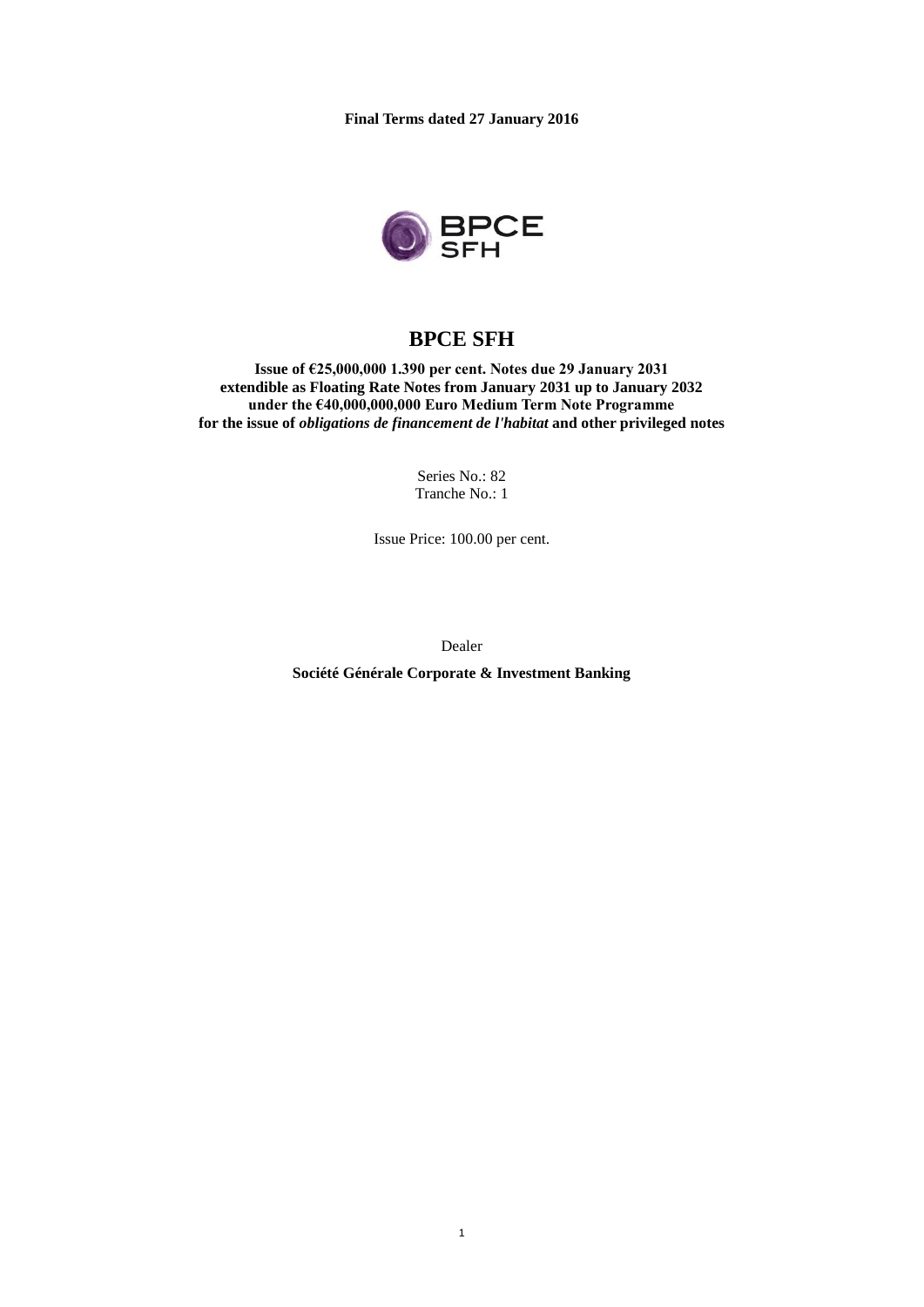#### **PART A - CONTRACTUAL TERMS**

Terms used herein shall be deemed to be defined as such for the purposes of the Conditions set forth in the base prospectus dated 11 May 2015 which received visa No. 15-185 from the *Autorité des marchés financiers* (the "**AMF**") on 11 May 2015 as supplemented by the supplement dated 14 October 2015 which received visa No. 15-527 from the AMF on 14 October 2015 (together, the "**Base Prospectus**") which together constitute a base prospectus for the purposes of the Prospectus Directive (as defined below).

This document constitutes the final terms (the "**Final Terms**") relating to the notes described herein (the "**Notes**") for the purposes of Article 5.4 of the Prospectus Directive and must be read in conjunction with such Base Prospectus. Full information on the Issuer and the offer of the Notes is only available on the basis of the combination of these Final Terms and the Base Prospectus. The Base Prospectus and these Final Terms are available for viewing on the websites of BPCE (www.bpce.fr) and of the AMF (www.amf-france.org) and during normal business hours at the registered office of the Issuer and at the specified office of the Paying Agent(s) where copies may be obtained.

"**Prospectus Directive**" means Directive 2003/71/EC of the European Parliament and of the Council of 4 November 2003, as amended and includes any relevant implementing measure of the Prospectus Directive in each Member State of the European Economic Area.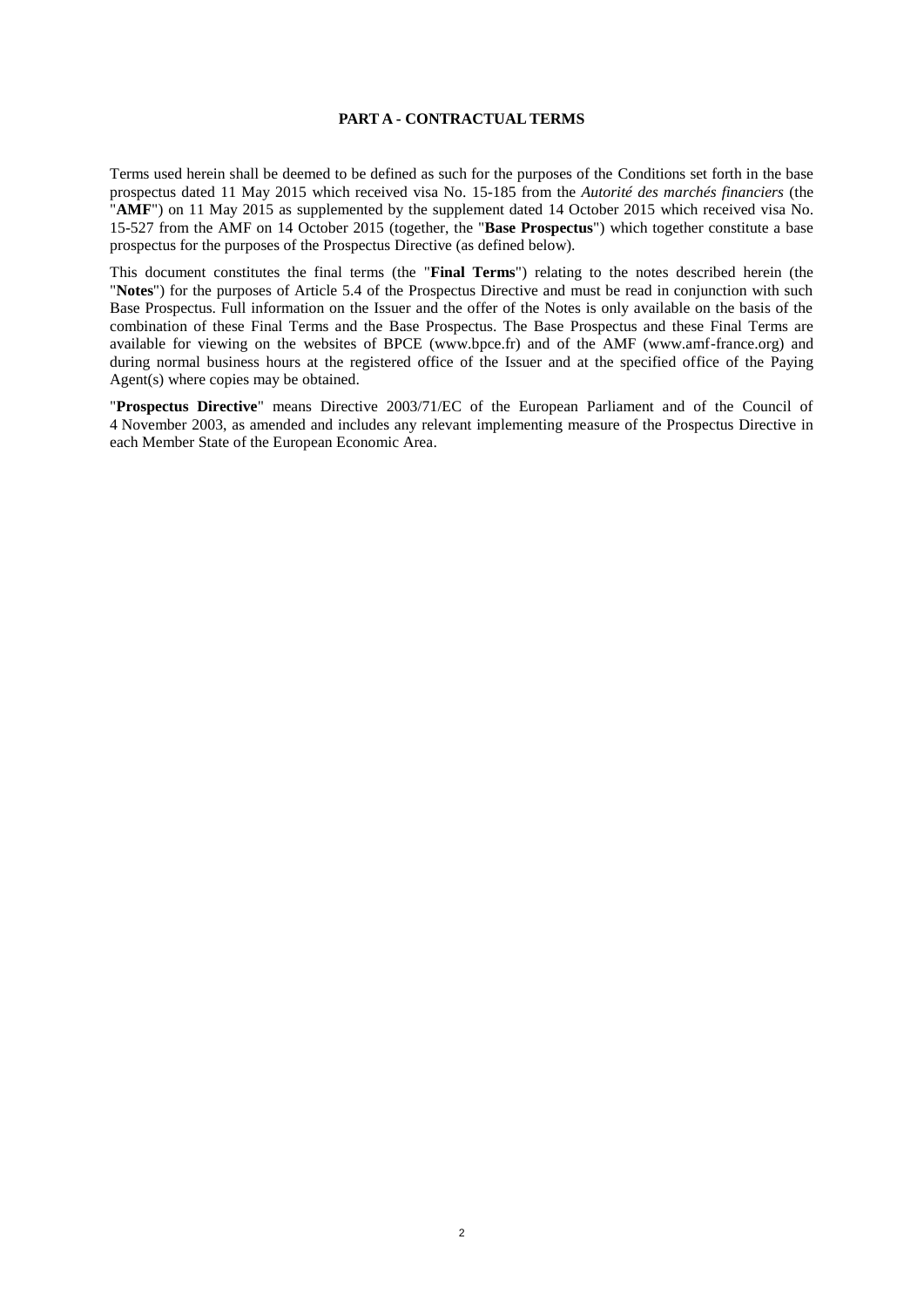| 1.  | (i)                                       | <b>Series Number:</b>                                                  | 82                                                                                                                                                                                                                                                                                                                                                                                                                                                                                                                                                                                                                                      |
|-----|-------------------------------------------|------------------------------------------------------------------------|-----------------------------------------------------------------------------------------------------------------------------------------------------------------------------------------------------------------------------------------------------------------------------------------------------------------------------------------------------------------------------------------------------------------------------------------------------------------------------------------------------------------------------------------------------------------------------------------------------------------------------------------|
|     | (ii)                                      | <b>Tranche Number:</b>                                                 | 1                                                                                                                                                                                                                                                                                                                                                                                                                                                                                                                                                                                                                                       |
| 2.  |                                           | <b>Specified Currency:</b>                                             | Euro (" $\mathcal{E}$ ")                                                                                                                                                                                                                                                                                                                                                                                                                                                                                                                                                                                                                |
| 3.  | <b>Aggregate Nominal Amount of Notes:</b> |                                                                        |                                                                                                                                                                                                                                                                                                                                                                                                                                                                                                                                                                                                                                         |
|     | (i)                                       | Series:                                                                | €25,000,000                                                                                                                                                                                                                                                                                                                                                                                                                                                                                                                                                                                                                             |
|     | (ii)                                      | Tranche:                                                               | €25,000,000                                                                                                                                                                                                                                                                                                                                                                                                                                                                                                                                                                                                                             |
| 4.  |                                           | <b>Issue Price:</b>                                                    | 100.00 per cent. of the Aggregate Nominal Amount of<br>the Tranche                                                                                                                                                                                                                                                                                                                                                                                                                                                                                                                                                                      |
| 5.  |                                           | <b>Specified Denomination(s):</b>                                      | €100,000                                                                                                                                                                                                                                                                                                                                                                                                                                                                                                                                                                                                                                |
| 6.  | (i)                                       | <b>Issue Date:</b>                                                     | 29 January 2016                                                                                                                                                                                                                                                                                                                                                                                                                                                                                                                                                                                                                         |
|     | (ii)                                      | <b>Interest Commencement Date:</b>                                     | <b>Issue Date</b>                                                                                                                                                                                                                                                                                                                                                                                                                                                                                                                                                                                                                       |
| 7.  |                                           | <b>Final Maturity Date:</b>                                            | 29 January 2031                                                                                                                                                                                                                                                                                                                                                                                                                                                                                                                                                                                                                         |
| 8.  | <b>Extended Final Maturity Date:</b>      |                                                                        | Interest Payment Date falling on, or nearest to, 29<br>January 2032                                                                                                                                                                                                                                                                                                                                                                                                                                                                                                                                                                     |
| 9.  |                                           | <b>Interest Basis:</b>                                                 | <b>Fixed/Floating Rate</b>                                                                                                                                                                                                                                                                                                                                                                                                                                                                                                                                                                                                              |
|     |                                           |                                                                        | (further particulars specified below)                                                                                                                                                                                                                                                                                                                                                                                                                                                                                                                                                                                                   |
| 10. |                                           | <b>Redemption/Payment Basis:</b>                                       | Subject to any purchase and cancellation or early<br>redemption, the Notes will be redeemed on the Final<br>Maturity Date or the Extended Final Maturity Date, as<br>the case may be at 100 per cent. of the Aggregate<br>Nominal Amount<br>(further particulars specified below)                                                                                                                                                                                                                                                                                                                                                       |
| 11. |                                           | <b>Change of Interest Basis:</b>                                       | Applicable – Fixed/Floating Rate                                                                                                                                                                                                                                                                                                                                                                                                                                                                                                                                                                                                        |
|     |                                           |                                                                        | (Further particulars specified below)                                                                                                                                                                                                                                                                                                                                                                                                                                                                                                                                                                                                   |
| 12. |                                           | <b>Put/Call Options:</b>                                               | Not Applicable                                                                                                                                                                                                                                                                                                                                                                                                                                                                                                                                                                                                                          |
| 13. |                                           | Date of corporate authorisations<br>for<br>issuance of Notes obtained: | Decisions of the Conseil d'administration (Board of<br>Directors) of the Issuer (i) dated 17 December 2015<br>authorising the issue of <i>obligations de financement de</i><br>l'habitat and other resources benefiting from the<br>privilège referred to in Article L.513-11 of the French<br>Monetary and Financial Code (Code monétaire et<br>financier) up to $\epsilon$ 2,500,000,000 for the period<br>beginning on 1 January 2016 and ending on 31<br>December 2016 and (ii) dated 17 December 2015<br>authorising the quarterly programme of borrowings<br>benefiting from such <i>privilege</i> up to $\epsilon$ 1,500,000,000 |

# **PROVISIONS RELATING TO INTEREST (IF ANY) PAYABLE**

| Applicable |
|------------|
|            |

(i) Rate(s) of Interest: 1.390 per cent. *per annum* payable annually in arrear

for the first quarter of 2016.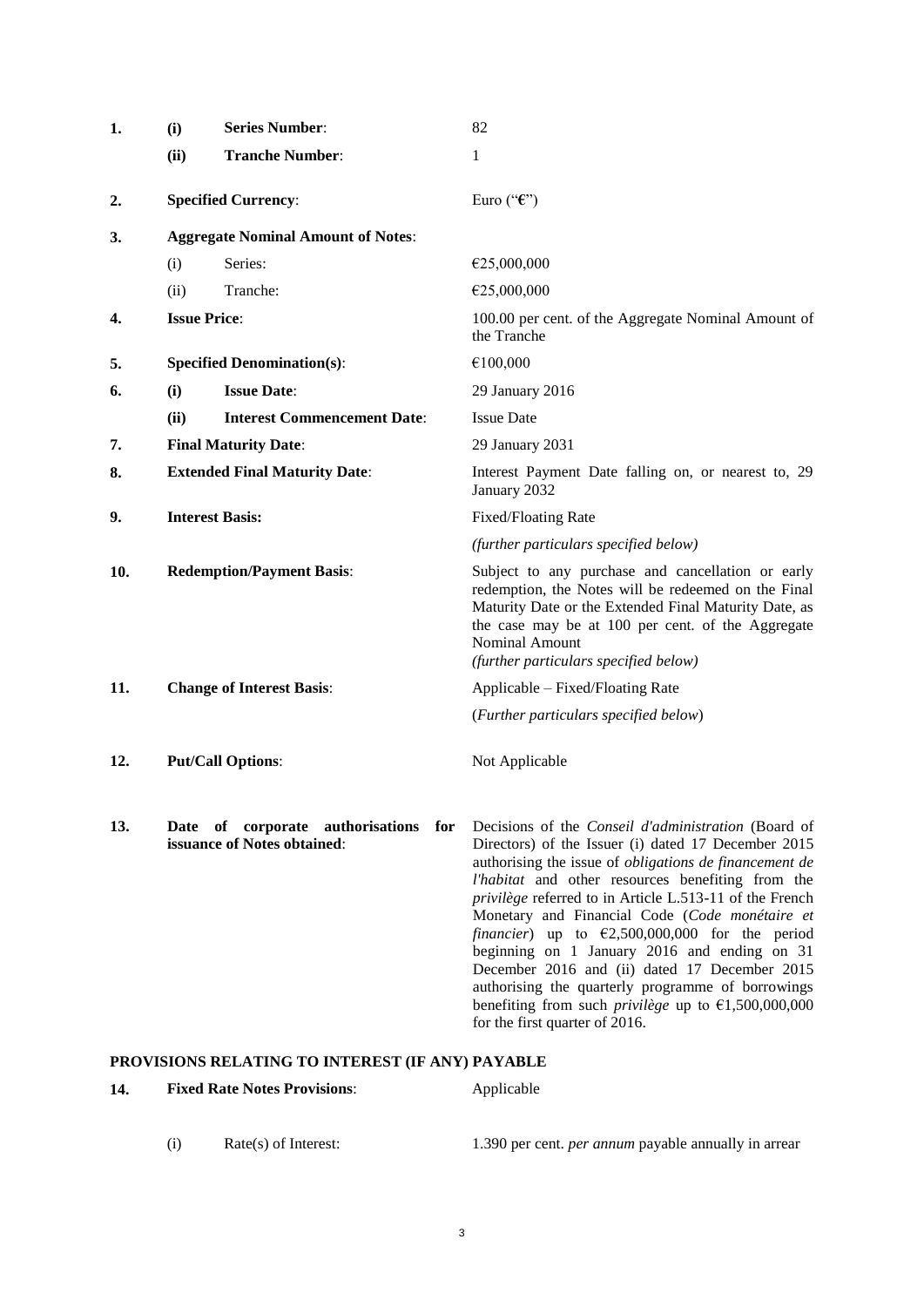| (ii)  | Interest Payment Date(s):                           | 29 January in each year, from and including the 29 January<br>2017 up to and including the Final Maturity Date                                         |
|-------|-----------------------------------------------------|--------------------------------------------------------------------------------------------------------------------------------------------------------|
| (iii) | Fixed Coupon Amount(s):                             | Rate of Interest $\times$ Specified Denomination $\times$ Day Count<br>€100,000<br>€1,390.00<br>Specified<br>(i.e.<br>Fraction<br>per<br>Denomination) |
| (iv)  | Broken Amount(s):                                   | Not Applicable                                                                                                                                         |
| (v)   | Fraction<br>(Condition)<br>Count<br>Day<br>$5(a)$ : | Actual/Actual-ICMA                                                                                                                                     |

|     | (vi)                                   | <b>Determination Dates:</b>                                                                                                  | 29 January in each year                                                                                                                                                                                                                                                                                                                                                                                                                                                                                                                                |
|-----|----------------------------------------|------------------------------------------------------------------------------------------------------------------------------|--------------------------------------------------------------------------------------------------------------------------------------------------------------------------------------------------------------------------------------------------------------------------------------------------------------------------------------------------------------------------------------------------------------------------------------------------------------------------------------------------------------------------------------------------------|
|     | (vii)                                  | Payment on non-Business Days:                                                                                                | As per Conditions                                                                                                                                                                                                                                                                                                                                                                                                                                                                                                                                      |
| 15. | <b>Floating Rate Notes Provisions:</b> |                                                                                                                              | Applicable after the Switch Date                                                                                                                                                                                                                                                                                                                                                                                                                                                                                                                       |
|     | (i)                                    | Interest Period(s):                                                                                                          | The period from and including the Final Maturity Date to<br>but excluding the first Specified Interest Payment Date and<br>each successive period from and including a Specified<br>Interest Payment Date to but excluding the next succeeding<br>Specified Payment Date, up to and excluding the Extended<br>Final Maturity Date or, if earlier, the Specified Interest<br>Payment Date on which the Notes are redeemed in full, all<br>such dates being subject to adjustment in accordance with<br>the Business Day Convention set out in (v) below |
|     | (ii)                                   | Specified Interest Payment Dates:                                                                                            | The 29 of each month from and including 29 February 2031<br>up to and including 29 January 2032, all such dates being<br>subject to adjustment in accordance with the Business Day<br>Convention set out in (v) below)                                                                                                                                                                                                                                                                                                                                 |
|     | (iii)                                  | First Interest Payment Date:                                                                                                 | Interest Payment Date falling on, or nearest to, 29 February<br>2031                                                                                                                                                                                                                                                                                                                                                                                                                                                                                   |
|     | (iv)                                   | <b>Interest Period Date:</b>                                                                                                 | <b>Interest Payment Date</b>                                                                                                                                                                                                                                                                                                                                                                                                                                                                                                                           |
|     | (v)                                    | <b>Business Day Convention:</b>                                                                                              | Modified Following Business Day Convention                                                                                                                                                                                                                                                                                                                                                                                                                                                                                                             |
|     | (vi)                                   | Business Centre(s) (Condition $5(a)$ ):                                                                                      | Not Applicable                                                                                                                                                                                                                                                                                                                                                                                                                                                                                                                                         |
|     | (vii)                                  | Manner in which the Rate $(s)$ of<br>Interest is/are to be determined:                                                       | <b>Screen Rate Determination</b>                                                                                                                                                                                                                                                                                                                                                                                                                                                                                                                       |
|     | (viii)                                 | Party responsible for calculating the<br>Rate(s) of Interest and/or Interest<br>Amount(s) (if not the Calculation<br>Agent): | Not Applicable                                                                                                                                                                                                                                                                                                                                                                                                                                                                                                                                         |
|     | (ix)                                   | Screen<br>Rate<br>Determination<br>(Condition $5(c)(iii)(C)$ ):                                                              | Applicable                                                                                                                                                                                                                                                                                                                                                                                                                                                                                                                                             |
|     |                                        | <b>Relevant Rate:</b>                                                                                                        | EURIBOR 1 month                                                                                                                                                                                                                                                                                                                                                                                                                                                                                                                                        |
|     |                                        | <b>Relevant Time:</b>                                                                                                        | 11.00 a.m. Brussels time                                                                                                                                                                                                                                                                                                                                                                                                                                                                                                                               |
|     |                                        | Interest Determination Date(s):                                                                                              | Two TARGET 2 Business Days prior to the first day in each<br><b>Interest Period</b>                                                                                                                                                                                                                                                                                                                                                                                                                                                                    |
|     |                                        | Primary Source:                                                                                                              | Reuters Screen EURIBOR01 Page                                                                                                                                                                                                                                                                                                                                                                                                                                                                                                                          |
|     |                                        | Reference Banks (if Primary<br>Source is "Reference Banks"):                                                                 | Not Applicable                                                                                                                                                                                                                                                                                                                                                                                                                                                                                                                                         |
|     |                                        | <b>Relevant Financial Centre:</b>                                                                                            | Euro-zone                                                                                                                                                                                                                                                                                                                                                                                                                                                                                                                                              |
|     |                                        |                                                                                                                              |                                                                                                                                                                                                                                                                                                                                                                                                                                                                                                                                                        |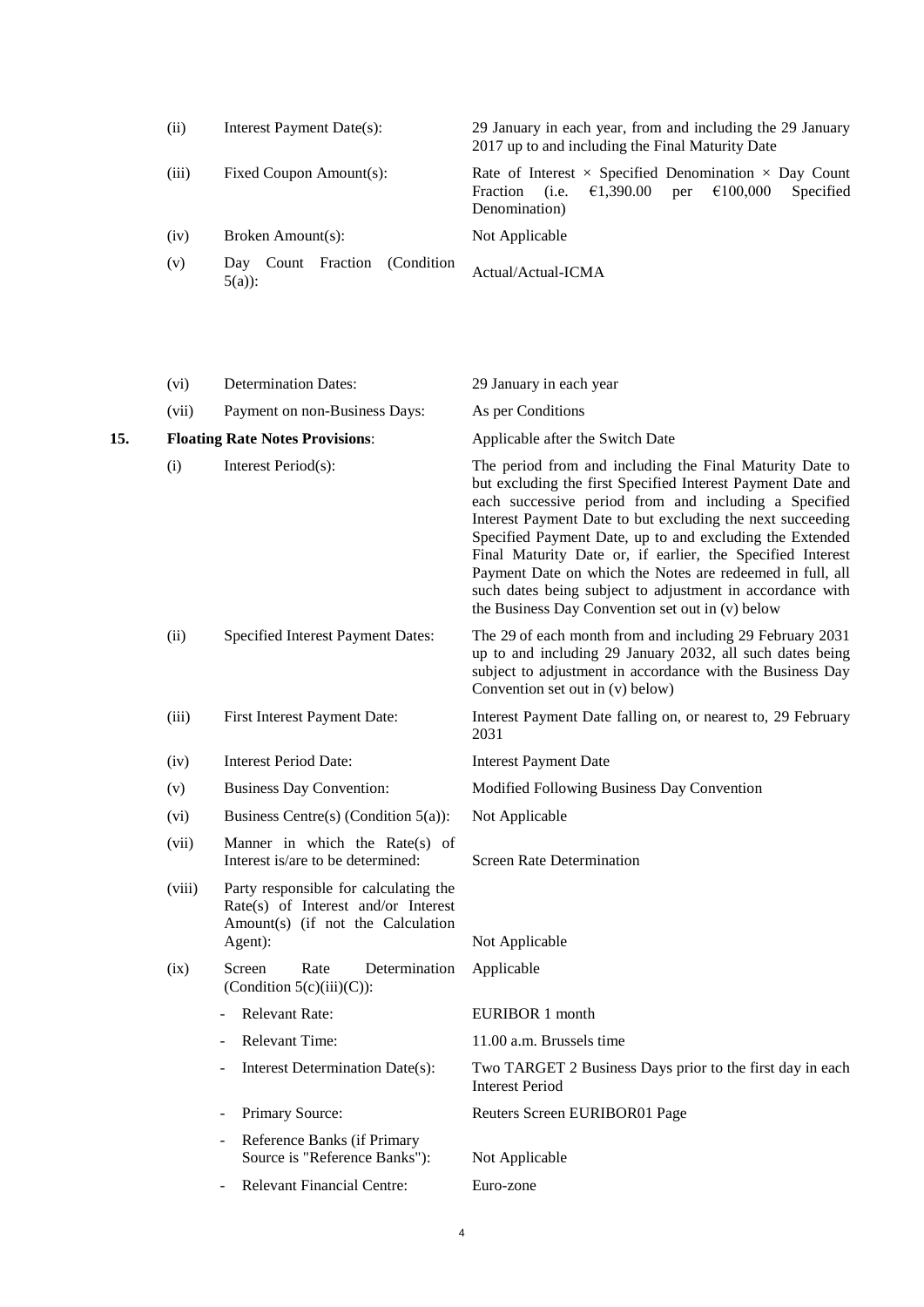|     |                                     | Representative Amount:                                                                  | Outstanding nominal amount of the Notes                                                                                                                                                               |
|-----|-------------------------------------|-----------------------------------------------------------------------------------------|-------------------------------------------------------------------------------------------------------------------------------------------------------------------------------------------------------|
|     |                                     | <b>Effective Date:</b>                                                                  | Not Applicable                                                                                                                                                                                        |
|     |                                     | Specified Duration:                                                                     | Not Applicable                                                                                                                                                                                        |
|     | (x)                                 | Determination<br>(Condition<br>FBF<br>$5(c)(iii)(B))$ :                                 |                                                                                                                                                                                                       |
|     |                                     | Floating Rate (Taux Variable):                                                          | Not Applicable                                                                                                                                                                                        |
|     |                                     | <b>Floating Rate Determination Date</b><br>(Date de Détermination du Taux<br>Variable): | Not Applicable                                                                                                                                                                                        |
|     | (xi)                                | Determination<br>(Condition<br><b>ISDA</b><br>$5(c)(iii)(A))$ :                         | Not Applicable                                                                                                                                                                                        |
|     |                                     | Floating Rate Option (Taux<br>Variable):                                                | Not Applicable                                                                                                                                                                                        |
|     |                                     | Designated Maturity:                                                                    | Not Applicable                                                                                                                                                                                        |
|     |                                     | <b>Reset Date:</b>                                                                      | Not Applicable                                                                                                                                                                                        |
|     | (xii)                               | $Margin(s)$ :                                                                           | $+0.20$ per cent. <i>per annum</i>                                                                                                                                                                    |
|     | (xiii)                              | Rate Multiplier:                                                                        | Not Applicable                                                                                                                                                                                        |
|     | (xiv)                               | Minimum Rate of Interest:                                                               | Not Applicable                                                                                                                                                                                        |
|     | $\left( xy\right)$                  | Maximum Rate of Interest:                                                               | Not Applicable                                                                                                                                                                                        |
|     | (xvi)                               | Day Count Fraction<br>(Condition)<br>$5(a)$ :                                           | Actual/360                                                                                                                                                                                            |
| 16. |                                     | <b>Fixed/Floating Rate Notes Provisions</b>                                             | Applicable                                                                                                                                                                                            |
|     | (i)                                 | Issuer Change of Interest Basis:                                                        | Not Applicable                                                                                                                                                                                        |
|     | (ii)                                | Automatic<br>Change of Interest<br>Basis:                                               | Applicable                                                                                                                                                                                            |
|     | (iii)                               | Date:                                                                                   | Rate applicable before the Switch Determined in accordance with Condition 5(b), as though the<br>Note was a Fixed Rate Note with further variables set out in<br>item 14 of these Final Terms         |
|     | (iv)                                |                                                                                         | Rate applicable after the Switch Date: Determined in accordance with Condition 5(c), as though the<br>Note was a Floating Rate Note with further variables set out<br>in item 15 of these Final Terms |
|     | (v)                                 | <b>Switch Date:</b>                                                                     | The Interest Determination Date falling before the Final<br><b>Maturity Date</b>                                                                                                                      |
|     | (vi)                                | Minimum notice period required for<br>notice from the Issuer:                           | Not Applicable                                                                                                                                                                                        |
| 17. | <b>Zero Coupon Notes Provisions</b> |                                                                                         | Not Applicable                                                                                                                                                                                        |
|     |                                     | PROVISIONS RELATING TO REDEMPTION                                                       |                                                                                                                                                                                                       |
| 18. | <b>Call Option:</b>                 |                                                                                         | Not Applicable                                                                                                                                                                                        |
| 19. | <b>Put Option:</b>                  |                                                                                         | Not Applicable                                                                                                                                                                                        |
| 20. |                                     | <b>Final Redemption Amount of each Note:</b>                                            | $€100,000$ per Specified Denomination                                                                                                                                                                 |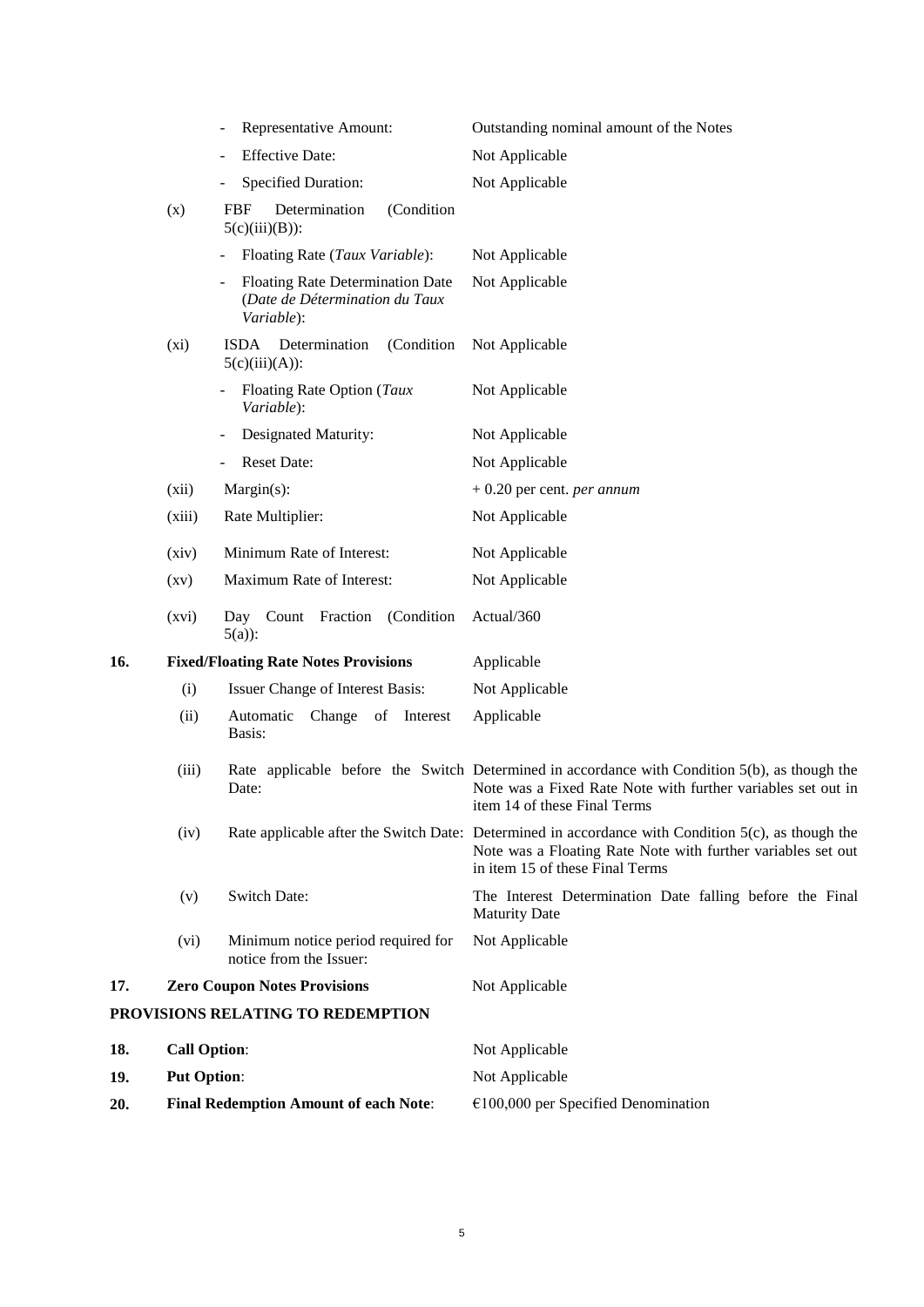**21. Redemption by Instalment:**

Not Applicable

## **22. Early Redemption Amount**:

Early Redemption Amount(s) of each Note payable on early redemption as set out in the

 $E100,000$  per Specified Denomination **23. Purchases (Condition 6(h)):** The Notes purchased may be held and resold as set

out in the Terms and Conditions

## **GENERAL PROVISIONS APPLICABLE TO THE NOTES**

| 24. |                                                                                                                        | <b>Governing law:</b>                                                                                                              | French law                      |
|-----|------------------------------------------------------------------------------------------------------------------------|------------------------------------------------------------------------------------------------------------------------------------|---------------------------------|
| 25. |                                                                                                                        | <b>Form of Notes:</b>                                                                                                              | Dematerialised Notes            |
|     | (i)                                                                                                                    | Form of Dematerialised Notes:                                                                                                      | Bearer form <i>(au porteur)</i> |
|     | (ii)                                                                                                                   | <b>Registration Agent:</b>                                                                                                         | Not Applicable                  |
|     | (iii)                                                                                                                  | Temporary Global Certificate:                                                                                                      | Not Applicable                  |
| 26. | Financial Centre(s) or other special<br>provisions relating to payment dates for<br>the purposes of Condition $7(g)$ : |                                                                                                                                    | Not Applicable                  |
| 27. |                                                                                                                        | <b>Talons for future Coupons or Receipts to</b><br>be attached to Definitive Materialised<br>Notes (and dates on which such Talons |                                 |
|     | mature):                                                                                                               |                                                                                                                                    | Not Applicable                  |

**28.** *Masse*: Contractual Masse shall apply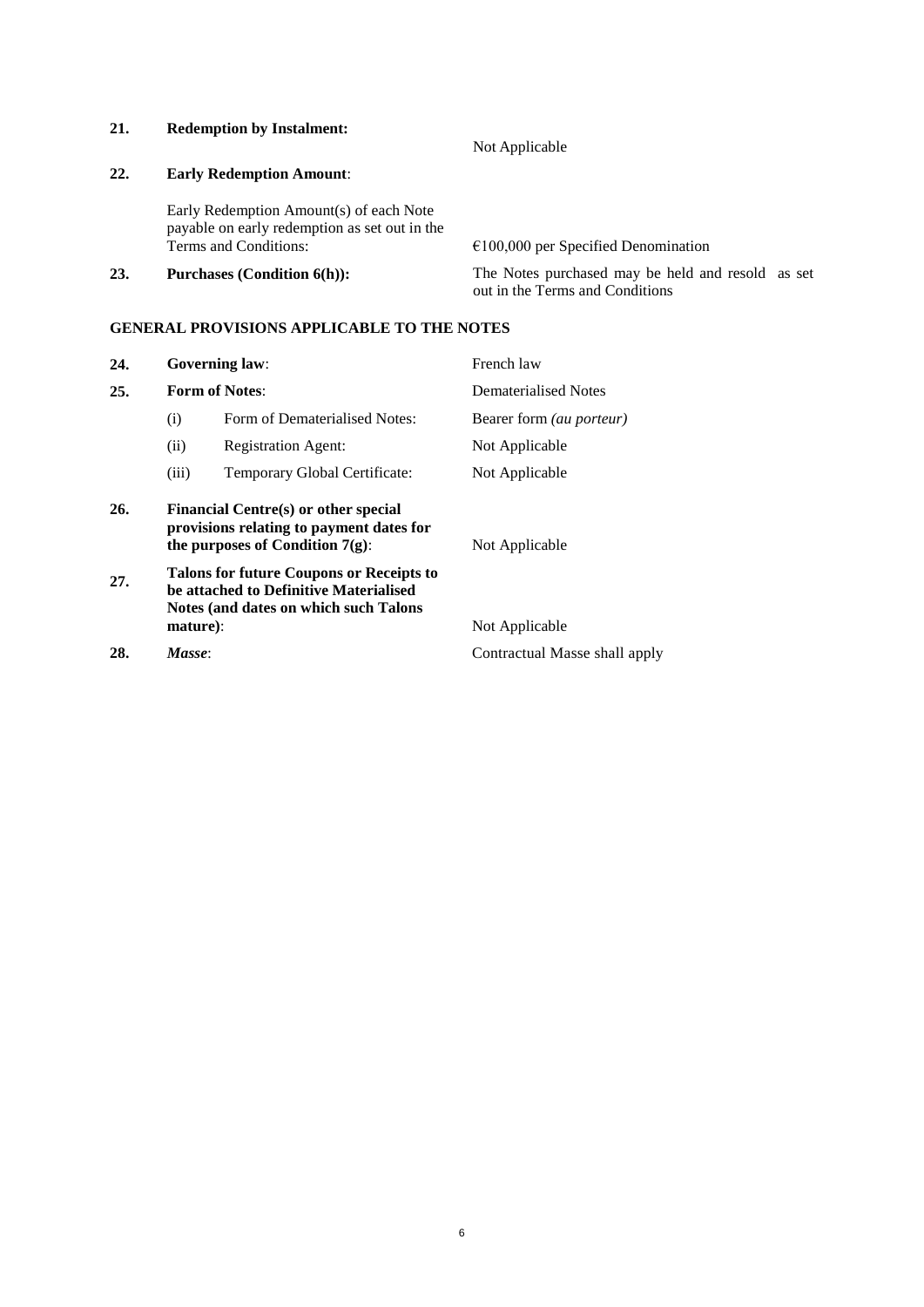## **RESPONSIBILITY**

I accept responsibility for the information contained in these Final Terms.

Signed on behalf of BPCE SFH:

By: Jean-Philippe Berthaut, *Directeur Général Délégué*

Duly authorised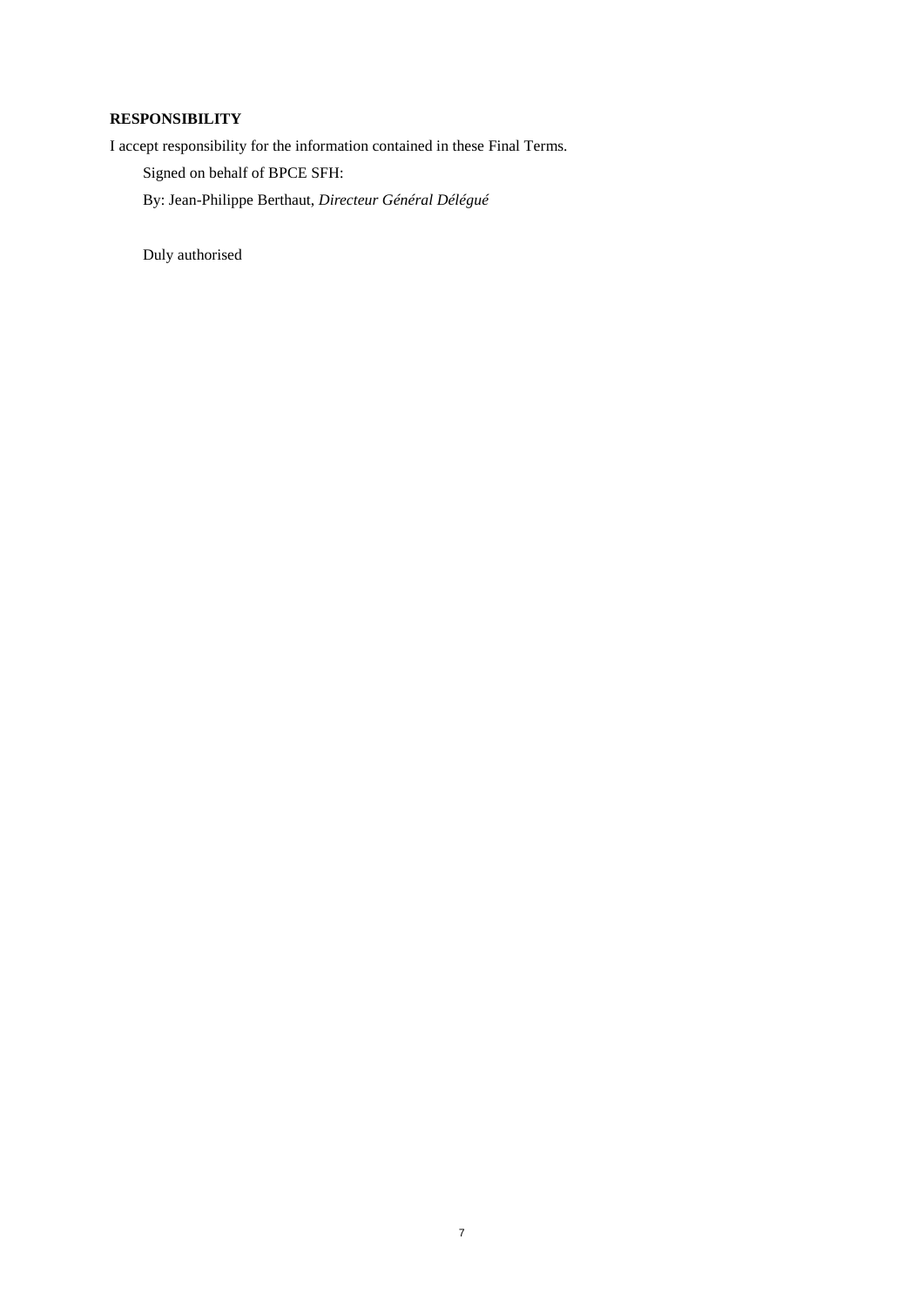#### **PART B - OTHER INFORMATION**

#### **1. LISTING AND ADMISSION TO TRADING**

| (i)   | $Listing(s)$ :                                                                                                                                                                                         | <b>Euronext Paris</b>                                                                                                                                                                                                                                                                                                                                                                                                                                                                                   |
|-------|--------------------------------------------------------------------------------------------------------------------------------------------------------------------------------------------------------|---------------------------------------------------------------------------------------------------------------------------------------------------------------------------------------------------------------------------------------------------------------------------------------------------------------------------------------------------------------------------------------------------------------------------------------------------------------------------------------------------------|
| (ii)  | (a) Admission to trading:                                                                                                                                                                              | Application has been made by the Issuer (or on its<br>behalf) for the Notes to be admitted to trading on<br>Euronext Paris with effect from 29 January 2016.                                                                                                                                                                                                                                                                                                                                            |
|       | (b) Regulated Markets or equivalent markets<br>on which, to the knowledge of the Issuer,<br>securities of the same class of the Notes to be<br>admitted to trading are already admitted to<br>trading: | Not Applicable                                                                                                                                                                                                                                                                                                                                                                                                                                                                                          |
| (iii) | Estimate of total expenses related to<br>admission to trading:                                                                                                                                         | €7,600                                                                                                                                                                                                                                                                                                                                                                                                                                                                                                  |
| 2.    | <b>RATINGS</b>                                                                                                                                                                                         |                                                                                                                                                                                                                                                                                                                                                                                                                                                                                                         |
|       | Ratings:                                                                                                                                                                                               | The Notes are expected to be rated:                                                                                                                                                                                                                                                                                                                                                                                                                                                                     |
|       |                                                                                                                                                                                                        | AAA by Standard & Poor's Credit Market Services<br>Europe Limited; and                                                                                                                                                                                                                                                                                                                                                                                                                                  |
|       |                                                                                                                                                                                                        | Aaa by Moody's Investors Services Ltd.                                                                                                                                                                                                                                                                                                                                                                                                                                                                  |
|       |                                                                                                                                                                                                        | Each of the above agencies is established in the<br>European Union and has applied for registration under<br>Regulation (EC) 1060/2009 of the European<br>Parliament and the Council of 16 September 2009 on<br>credit rating agencies, as amended (the "CRA<br>Regulation") and included in the list of registered<br>credit rating agencies published on the website of the<br>Securities<br>European<br>and<br>Markets<br>Authority<br>(www.esma.europa.eu) in accordance with the CRA<br>Regulation |

#### **3. INTERESTS OF NATURAL AND LEGAL PERSONS INVOLVED IN THE ISSUE/OFFER**

Save as discussed in "Subscription and Sale" and "Risk factors – Risks related to the Issuer - Certain conflicts of interest", so far as the Issuer is aware, no person involved in the offer of the Notes has an interest material to the issue/offer

## **4. FIXED RATE NOTES ONLY - YIELD**

Indication of yield: 1.390 per cent. *per annum* calculated on the basis of the Issue Price.

It is not an indication of future yield.

#### **5. HISTORIC INTEREST RATES**

Details of historic EURIBOR rates can be obtained from Reuters Screen EURIBOR01 Page.

## **6. OPERATIONAL INFORMATION**

| <b>ISIN</b> Code: |                                                   | FR0013108164 |
|-------------------|---------------------------------------------------|--------------|
|                   | Common Code:                                      | 135536318    |
|                   | Depositaries:                                     |              |
| (a)               | Euroclear France to act as Central<br>Depositary: | Yes          |